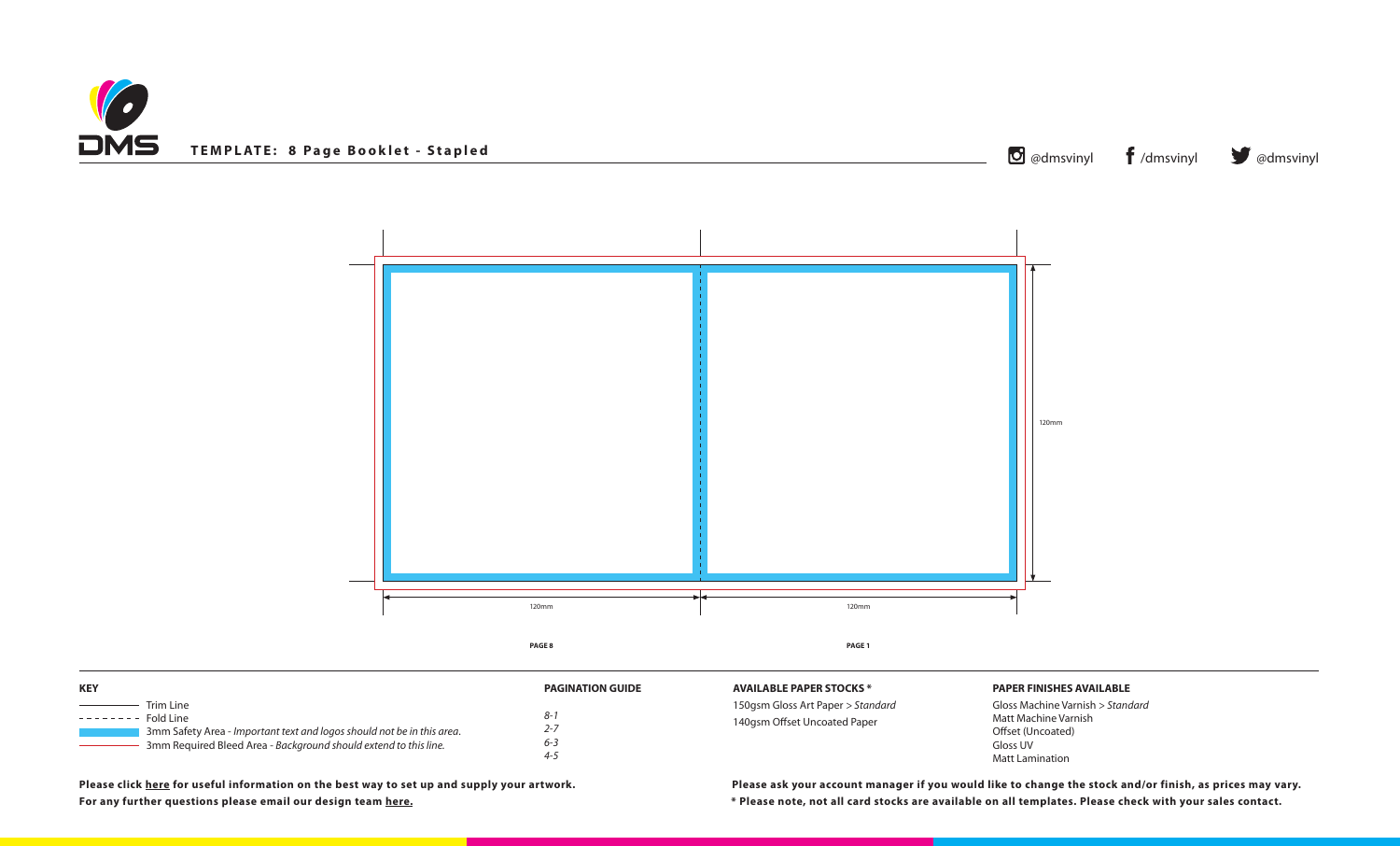



150gsm Gloss Art Paper *> Standard* ed Paper

| <b>KEY</b>                                                                                                                                                                       | <b>PAGINATION GUIDE</b>          | <b>AVAILABLE PAPER STO</b>                     |
|----------------------------------------------------------------------------------------------------------------------------------------------------------------------------------|----------------------------------|------------------------------------------------|
| Trim Line<br>Fold Line<br>--------<br>3mm Safety Area - Important text and logos should not be in this area.<br>3mm Required Bleed Area - Background should extend to this line. | 8-1<br>$2 - 7$<br>$6 - 3$<br>4-5 | 150gsm Gloss Art Pape<br>140gsm Offset Uncoate |

**\* Please note, not all card stocks are available on all templates. Please check with your sales contact. Please ask your account manager if you would like to change the stock and/or finish, as prices may vary.**

**DCKS** \*

## **PAPER FINISHES AVAILABLE**

Gloss Machine Varnish *> Standard* Matt Machine Varnish Offset (Uncoated) Gloss UV Matt Lamination

**Please click [here](http://www.discmanufacturingservices.com/cd/templates#artwork-specifications) for useful information on the best way to set up and supply your artwork. For any further questions please email our design team [here](mailto:graphics%40discmanufacturingservices.com?subject=Template%20Enquiry).**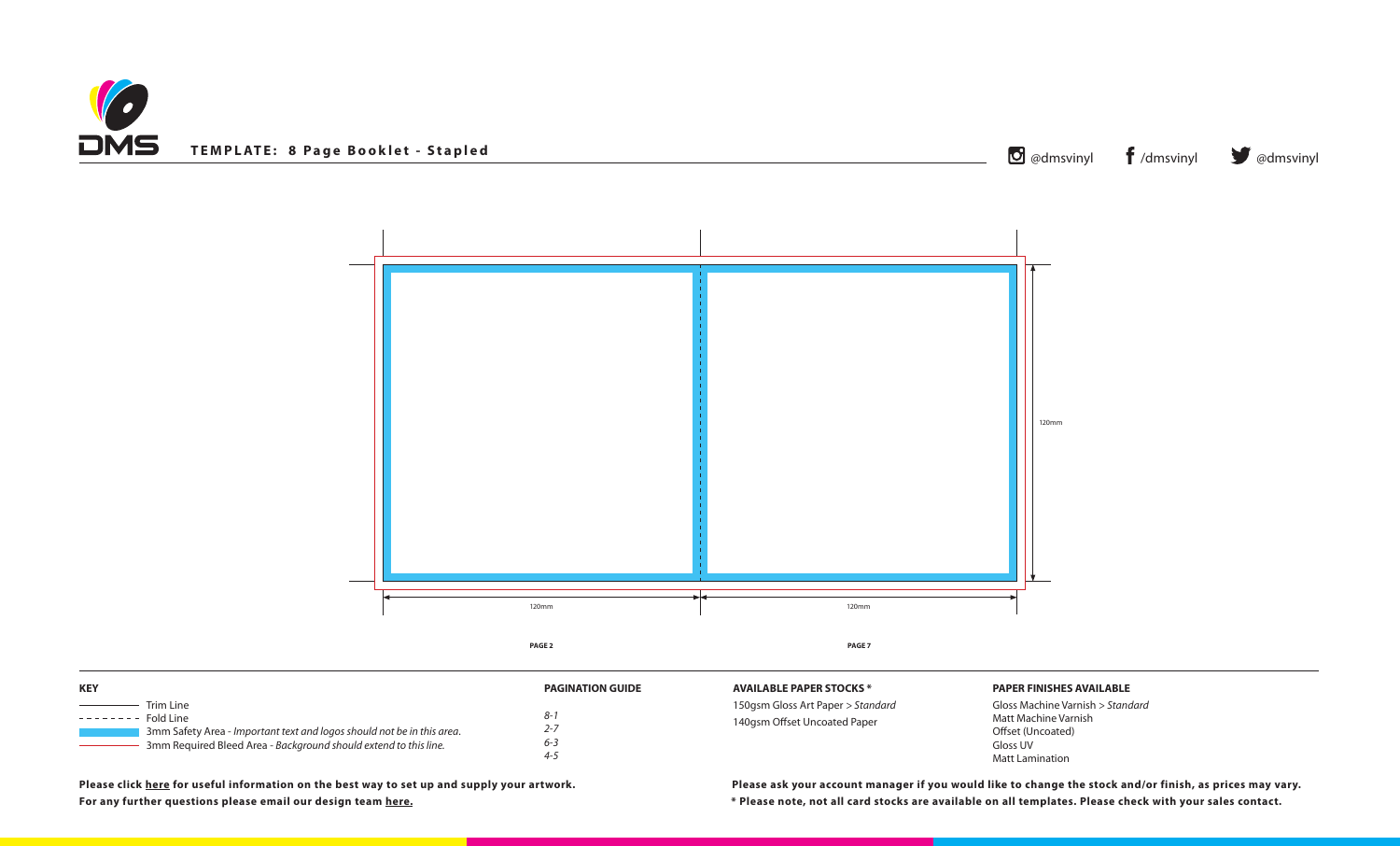



150gsm Gloss Art Paper *> Standard* ed Paper

| <b>KEY</b>                                                                                                                                                                              | <b>PAGINATION GUIDE</b>              | <b>AVAILABLE PAPER STO</b>                     |
|-----------------------------------------------------------------------------------------------------------------------------------------------------------------------------------------|--------------------------------------|------------------------------------------------|
| Trim Line<br><b>Fold Line</b><br>--------<br>3mm Safety Area - Important text and logos should not be in this area.<br>3mm Required Bleed Area - Background should extend to this line. | $8 - 1$<br>2-7<br>$6 - 3$<br>$4 - 5$ | 150gsm Gloss Art Pape<br>140gsm Offset Uncoate |

**\* Please note, not all card stocks are available on all templates. Please check with your sales contact. Please ask your account manager if you would like to change the stock and/or finish, as prices may vary.**

**POCKS** \*

## **PAPER FINISHES AVAILABLE**

Gloss Machine Varnish *> Standard* Matt Machine Varnish Offset (Uncoated) Gloss UV Matt Lamination

**Please click [here](http://www.discmanufacturingservices.com/cd/templates#artwork-specifications) for useful information on the best way to set up and supply your artwork. For any further questions please email our design team [here](mailto:graphics%40discmanufacturingservices.com?subject=Template%20Enquiry).**